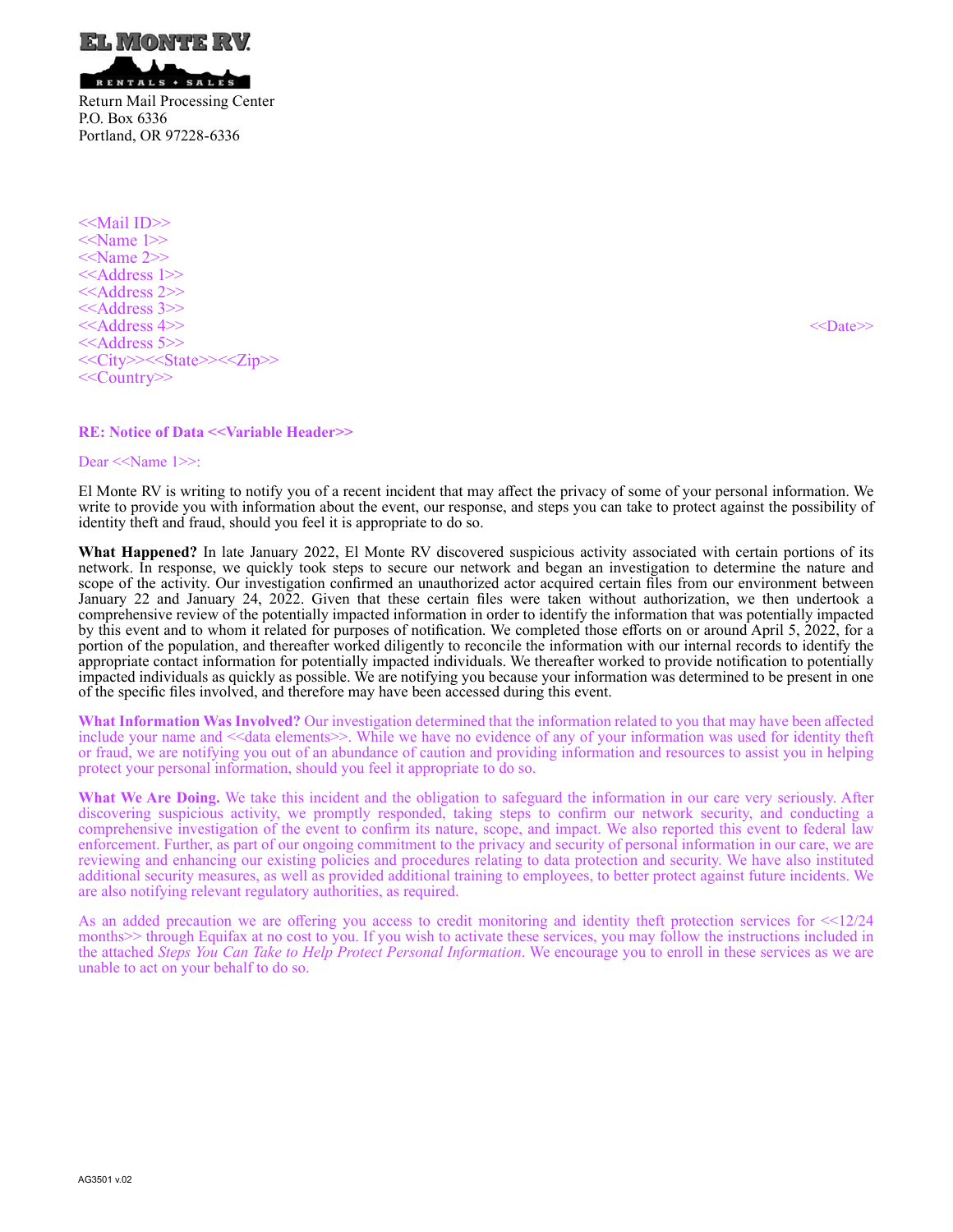What You Can Do. We encourage you to remain vigilant against incidents of identity theft and fraud by reviewing account statements and monitoring your free credit reports for suspicious activity and to detect errors. You should report any such activity to law enforcement. You can also enroll to receive the complimentary credit monitoring services that we are offering to you. Please also review the information contained in the enclosed *Steps You Can Take to Help Protect Personal Information*.

**For More Information.** We understand that you may have questions that are not addressed in this notice. If you have additional questions or concerns, you may call our dedicated United States call center at 833-630-0922, which is available from 6:00 AM to 6:00 PM Pacific Time Monday through Friday (excluding major U.S. holidays). You may also write to El Monte at dataevent@DataeventElMonteRV.com.

We sincerely regret any inconvenience or concern this incident may cause.

Sincerely,

El Monte RV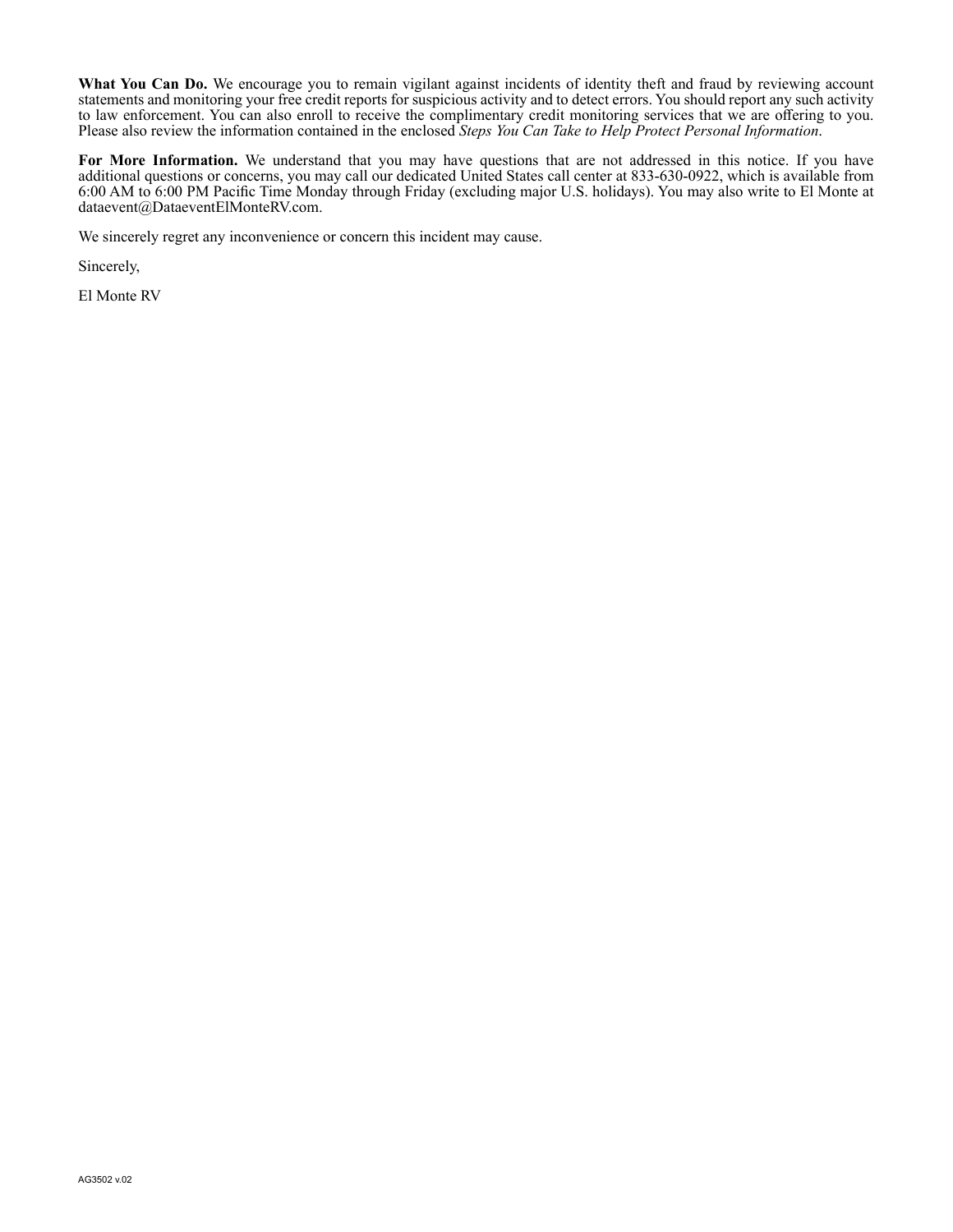### **Steps You Can Take to Help Protect Personal Information**

## **Enroll in Credit Monitoring**

As a safeguard, we have arranged for you to enroll, at no cost to you, in an online credit monitoring service (**Equifax Credit Watch**™ **Gold)** for <<12/24 months>> through Equifax, one of the three nationwide credit reporting companies.

### **Enrollment Instructions**

Go to *www.equifax.com/activate* before the expiration date: <<**Enrollment Deadline>>**

# Enter your unique Activation Code of  $\leq$  *ACTIVATION CODE*>> then click "Submit" and follow these 4 steps:

**1. Register:**

Complete the form with your contact information and click "Continue".

*If you already have a myEquifax account, click the 'Sign in here' link under the "Let's get started" header. Once you have successfully signed in, you will skip to the Checkout Page in Step 4.*

- **2. Create Account:**
- Enter your email address, create a password, and accept the terms of use.
- **3. Verify Identity:**
	- To enroll in your product, we will ask you to complete our identity verification process.
- **4. Checkout**:

Upon successful verification of your identity, you will see the Checkout Page. Click 'Sign Me Up' to finish enrolling.

### **Monitor Your Accounts**

Under U.S. law, a consumer is entitled to one free credit report annually from each of the three major credit reporting bureaus, Equifax, Experian, and TransUnion. To order your free credit report, visit www.annualcreditreport.com or call, toll-free, 1-877-322-8228. You may also directly contact the three major credit reporting bureaus listed below to request a free copy of your credit report.

Consumers have the right to place an initial or extended "fraud alert" on a credit file at no cost. An initial fraud alert is a 1-year alert that is placed on a consumer's credit file. Upon seeing a fraud alert display on a consumer's credit file, a business is required to take steps to verify the consumer's identity before extending new credit. If you are a victim of identity theft, you are entitled to an extended fraud alert, which is a fraud alert lasting seven years. Should you wish to place a fraud alert, please contact any one of the three major credit reporting bureaus listed below.

As an alternative to a fraud alert, consumers have the right to place a "credit freeze" on a credit report, which will prohibit a credit bureau from releasing information in the credit report without the consumer's express authorization. The credit freeze is designed to prevent credit, loans, and services from being approved in your name without your consent. However, you should be aware that using a credit freeze to take control over who gets access to the personal and financial information in your credit report may delay, interfere with, or prohibit the timely approval of any subsequent request or application you make regarding a new loan, credit, mortgage, or any other account involving the extension of credit. Pursuant to federal law, you cannot be charged to place or lift a credit freeze on your credit report. To request a security freeze, you will need to provide the following information:

- 1. Full name (including middle initial as well as Jr., Sr., II, III, etc.);<br>2. Social Security number;
- Social Security number;
- 3. Date of birth;
- 4. Addresses for the prior two to five years;
- 5. Proof of current address, such as a current utility bill or telephone bill;
- 6. A legible photocopy of a government-issued identification card (state driver's license or ID card, etc.); and
- 7. A copy of either the police report, investigative report, or complaint to a law enforcement agency concerning identity theft if you are a victim of identity theft.

Should you wish to place a credit freeze, please contact the three major credit reporting bureaus listed below:

| Equifax                                                          | <b>Experian</b>                                           | <b>TransUnion</b>                                            |
|------------------------------------------------------------------|-----------------------------------------------------------|--------------------------------------------------------------|
| https://www.equifax.com/personal/<br>credit-report-services/     | https://www.experian.com/help/                            | https://www.transunion.com/credit-help                       |
| 888-298-0045                                                     | 1-888-397-3742                                            | 833-395-6938                                                 |
| Equifax Fraud Alert, P.O. Box 105069<br>Atlanta, GA 30348-5069   | Experian Fraud Alert, P.O. Box 9554,<br>Allen, TX 75013   | TransUnion Fraud Alert, P.O. Box 2000,<br>Chester, PA 19016  |
| Equifax Credit Freeze, P.O. Box 105788<br>Atlanta, GA 30348-5788 | Experian Credit Freeze, P.O. Box 9554,<br>Allen, TX 75013 | TransUnion Credit Freeze, P.O. Box<br>160, Woodlyn, PA 19094 |